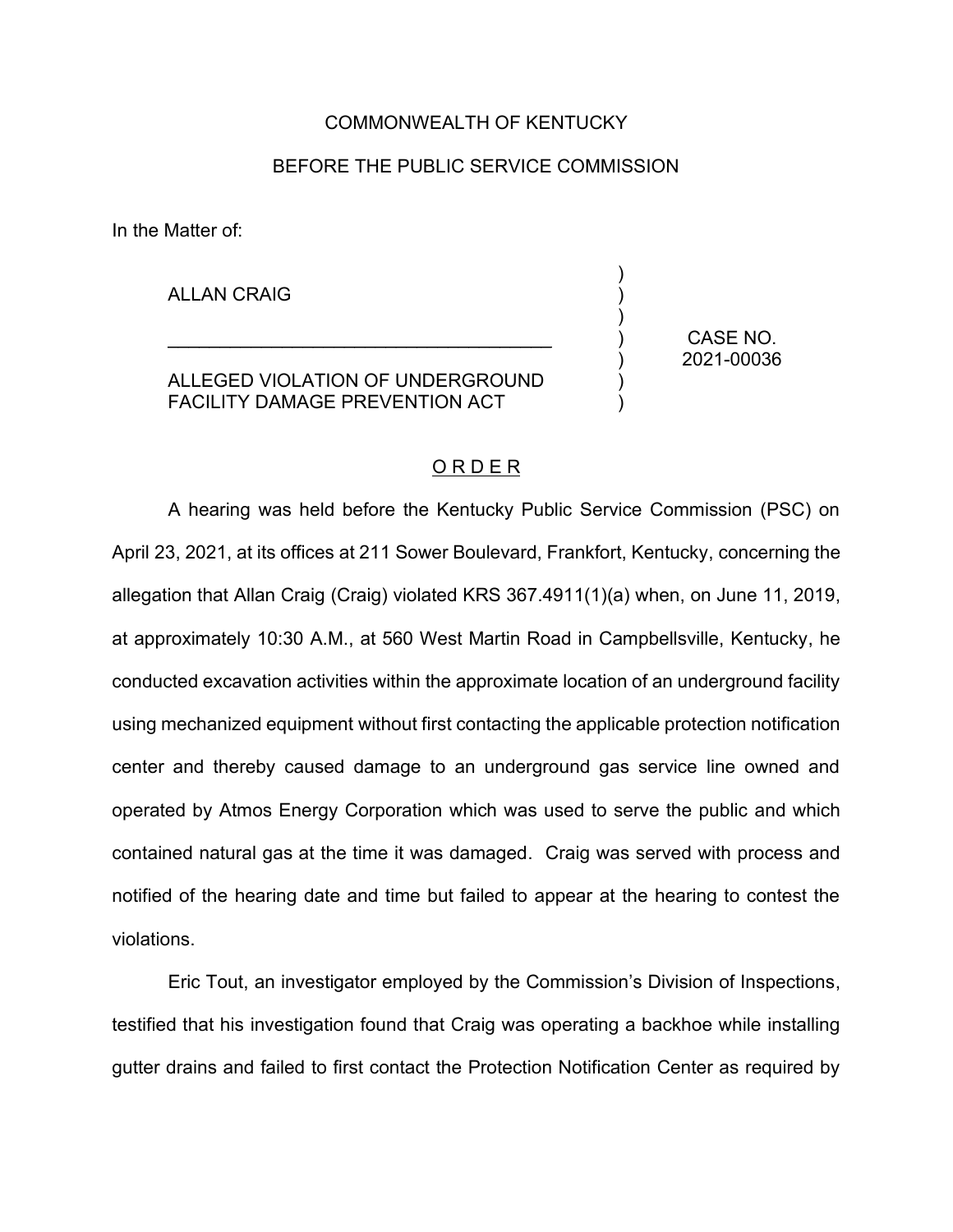KRS 367.4911(1)(a). Mr. Craig admitted to Inspector Tout that no notification was given and that no dig ticket was obtained. The gas service line, according to Inspector Tout, contained natural gas at the time it was damaged.

The incident, which is the subject of this action, represents Craig's first violation of the Act and by reason thereof subjects him to a potential civil penalty of \$1,250 by operation of KRS 367.4917(1) and KRS 367.4917(4).

#### FINDINGS OF FACT

The testimony presented at the hearing as well as the exhibits filed in the record establish that:

1. Allan Craig, at the time the damage occurred on June 11, 2019, was an excavator as defined by KRS 367.4903(4) who caused damage to a natural gas service line by means of excavation as defined by KRS 367.4903(2) and (6). The natural gas service line was an underground facility owned and operated by Atmos Energy Corporation to serve the public. The service line contained natural gas at the time it was damaged by Craig.

2. Craig's excavation work was not emergency work within the scope of KRS 367.4907 or the definition of "Emergency" as defined in KRS 367.4903(7), and no exception to the call requirement is applicable to this case.

3. When conducting excavation operations, Craig failed to use non-intrusive means to avoid damage to the underground facility in violation of KRS 367.4911(10), and as a result of failing to call the protection notification center, conducted excavation operations without the utility having had the opportunity to mark its gas service line.

-2- Case No. 2021-00036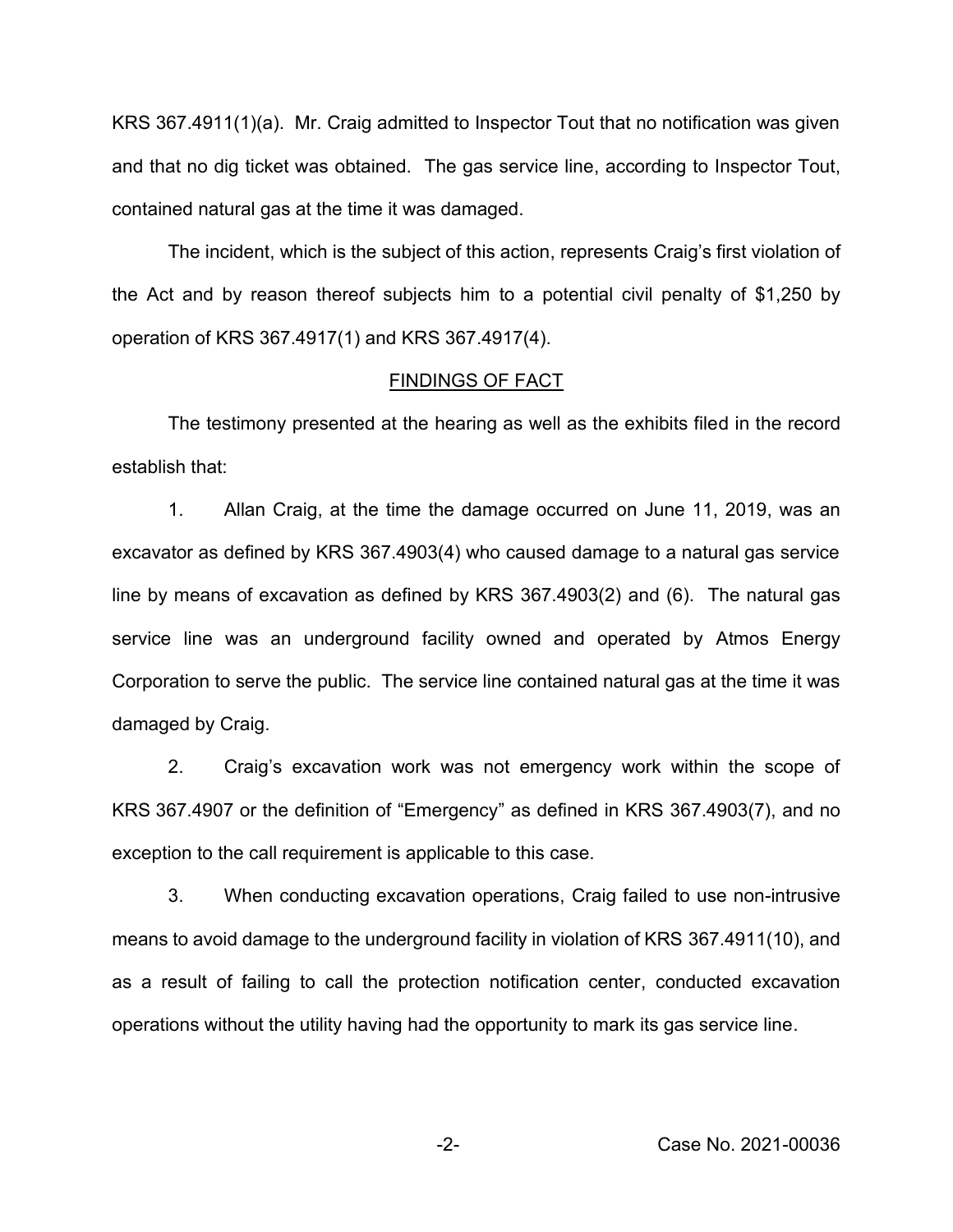4. The incident which is the subject matter represents Craig's first violation of the Act.

5. There are no known mitigating factors which would merit the imposition of a fine less than the maximum provided by law. This violation is Craig's first offense.

### CONCLUSIONS OF LAW

1. Allan Craig violated KRS 367.4911(1)(a) by failing to call the protection notification center prior to conducting excavation operations. Had a call been made, Atmos Energy Corporation would have located and physically marked the location of the gas service line as required by KRS 367.4909(6) and (9).

2. Allan Craig at the time he damaged the natural gas service line was conducting excavation activities. "Excavation" is defined by KRS 367.4903(6) as "any activity that results in the movement, placement, probing, boring, or removal of earth, rock, or other material in or on the ground by the use of any tools or equipment. . . . Forms of excavating include but are not limited to auguring, backfilling, digging, ditching, drilling, driving, grading, piling, pulling-in, ripping, scraping, trenching, and tunneling."

3. Craig's work activities were within the approximate location of the natural gas service line at the time it caused the pipeline damage, and such work activities were conducted by the use of mechanized equipment as defined by KRS 367.4903(14). Craig was required to hand dig or use nonintrusive means to prevent damage to the pipeline while excavating within the approximate location of the service line.

4. The failure to call the protection notification center prior to commencing excavation operations so that the gas service line could be located and the location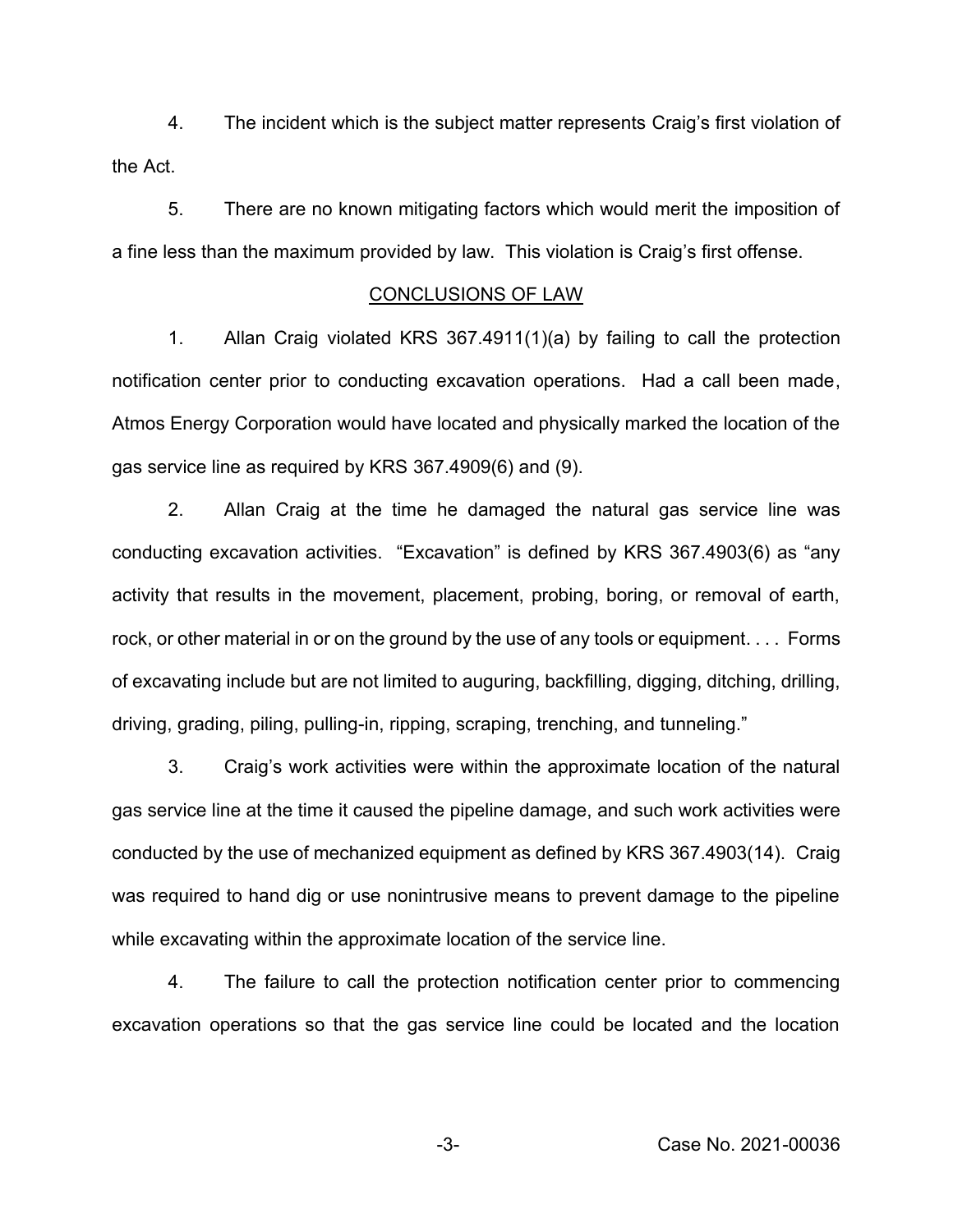marked by Atmos Energy Corporation was a substantial factor in causing damage to the natural gas pipeline.

IT IS THEREFORE ORDERED that:

1. Allan Craig is assessed a fine of One Thousand Two Hundred Fifty Dollars (\$1,250) for violation of KRS 367.4911(1)(a).

2. Allan Craig shall pay One Thousand Two Hundred Fifty Dollars (\$1,250) within 30 (thirty) days of the date of this order by cashier's check or money order payable to the Kentucky State Treasurer and mailed or delivered to the office of the Kentucky Public Service Commission at 211 Sower Boulevard, Frankfort, Kentucky 40602.

THIS IS A FINAL AND APPEALABLE ORDER OF THE PUBLIC SERVICE COMMISSION.

An application for a Rehearing may be filed with the Commission within 20 days after service of this Order as provided by KRS 278.400. Any Appeal of this Order must be filed within the Franklin Circuit Court within 30 days after service of this Order or within 20 days after an application for Rehearing has been denied by failure of the Commission to act or, within 20 days after service of the final Order, as set out in KRS 278.410.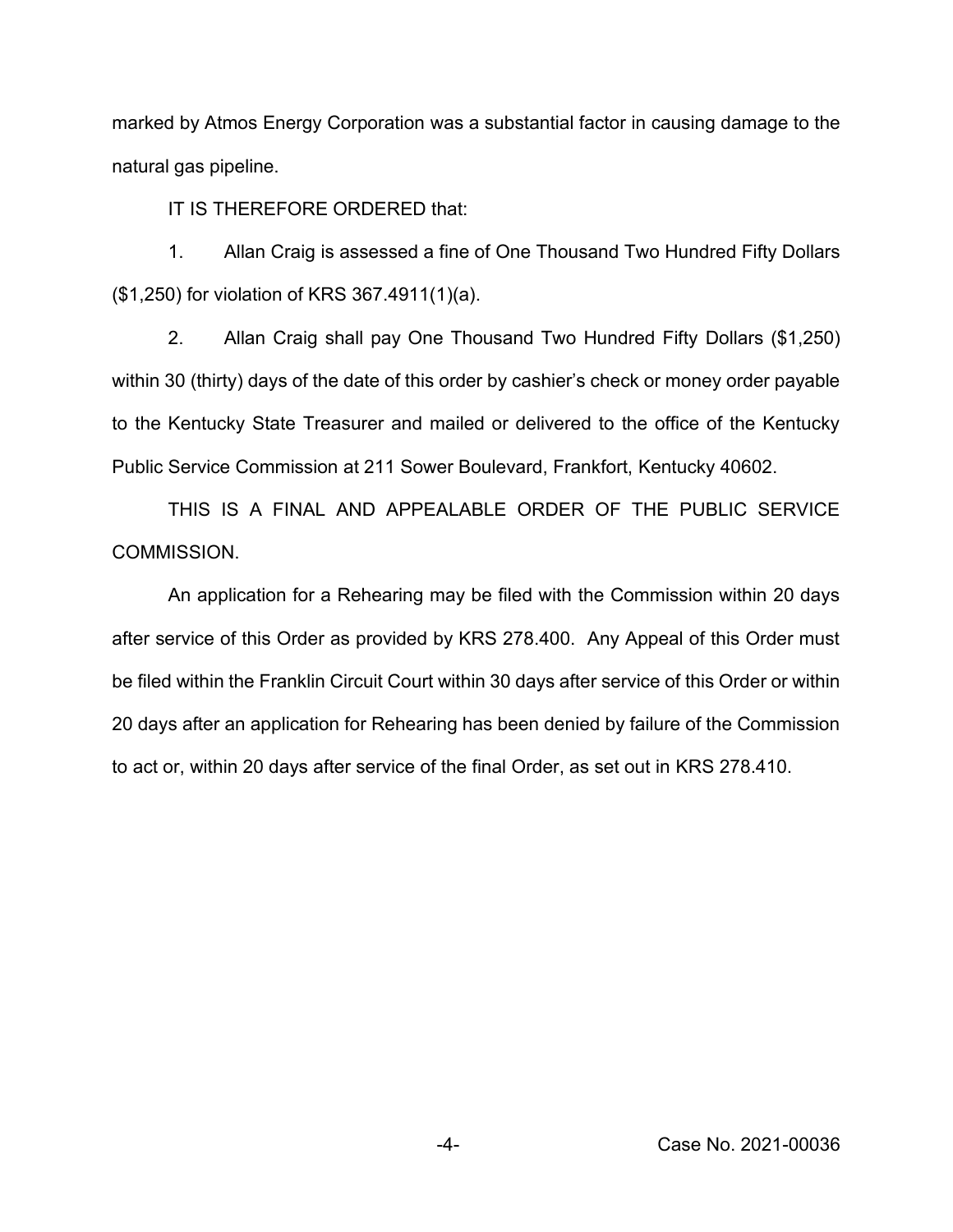By the Commission



ATTEST:

 $\bigwedge \bigvee \neq \bigwedge$  for Executive Director for

Case No. 2021-00036